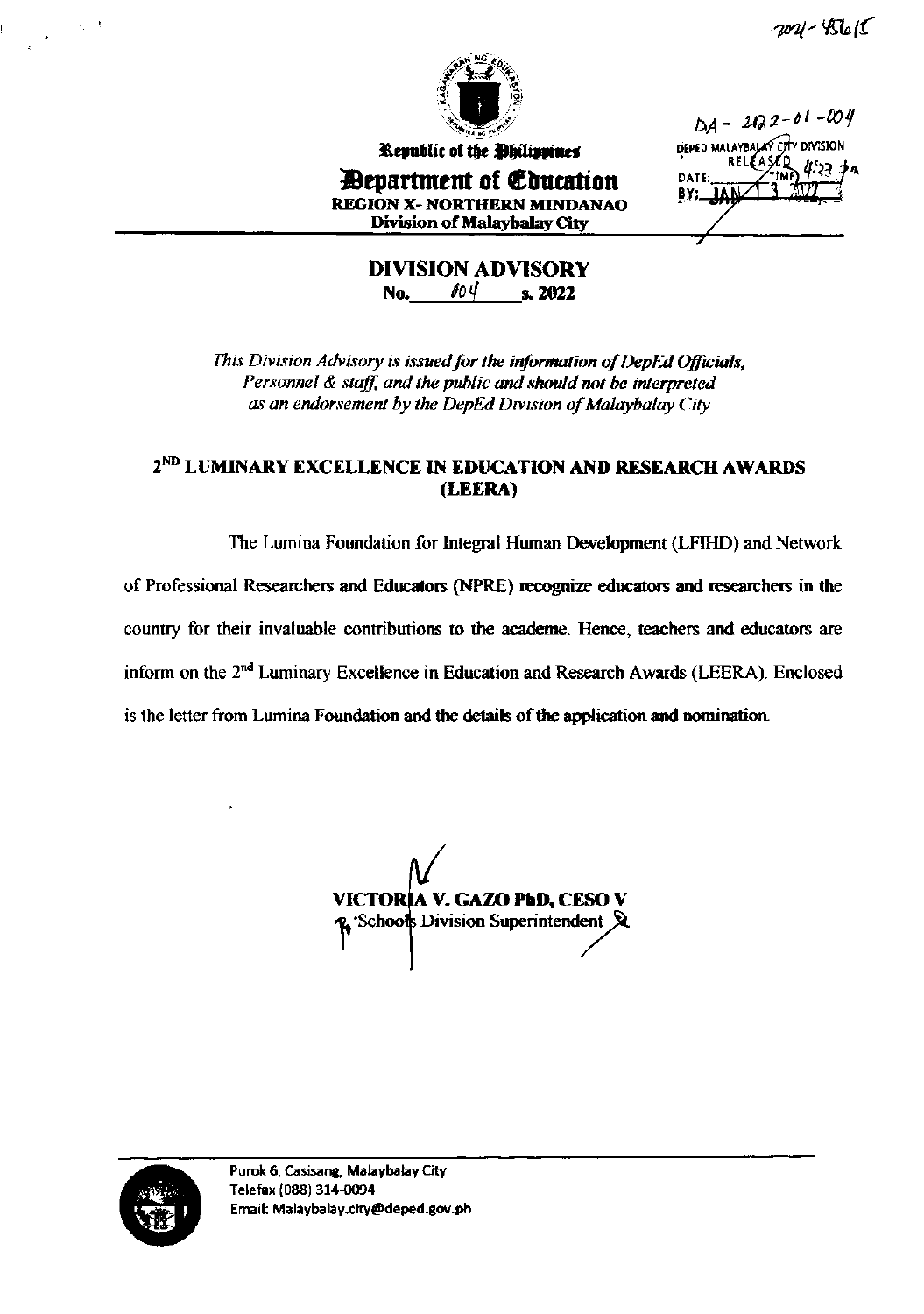

## 2nd LUMINARY EXCELLENCE IN EDUCATION AND RESEARCH AWARDS (LEERA)

May 28, 2022 (via Virtual Platform)

The Philippines can develop holistic learners who are steeped in values and equipped with 21stcentury skills through dedicated and qualified teachers. This is in consonance with the Department of Education's vision of producing "Filipinos who passionately love their country and whose values and competencies enable them to realize their full potential and contribute meaningfully to building the nation" (DepEd Order No.36, s. 2013). Philippine Professional Standards for Teachers (PPST), Domain 7: Personal Growth and Professional Development accentuates teachers' proper and high personal regard for the profession by maintaining qualities that uphold the dignity of teaching such as caring attitude, respect, and integrity.

Lumina Foundation for Integral Human Development(LFIHD) and Network of Professional Researchers and Educators (NPRE) acknowledge the effort and dedication of our educators and researchers. With this, Luminary Awards for Educators and Researchers is organized to recognize educators and researchers in the country for their invaluable contributions to the academe.

To apply and/or nominate for the award, kindly fill-out the form below.

Nomination Form: https://bit.ly/LEERA2022

ľ

The deadline for Nomination is EXTENDED until March 1, 2021

Feel free to share with your colleagues. Here's the Facebook link https://www.facebook.com/luminafoundation2016

> Lumina Foundation Building, Palo Alto, Calamba City 4027 Email Address; luminafoundation.inc@gmail.com Phone Number: 0949 185 5759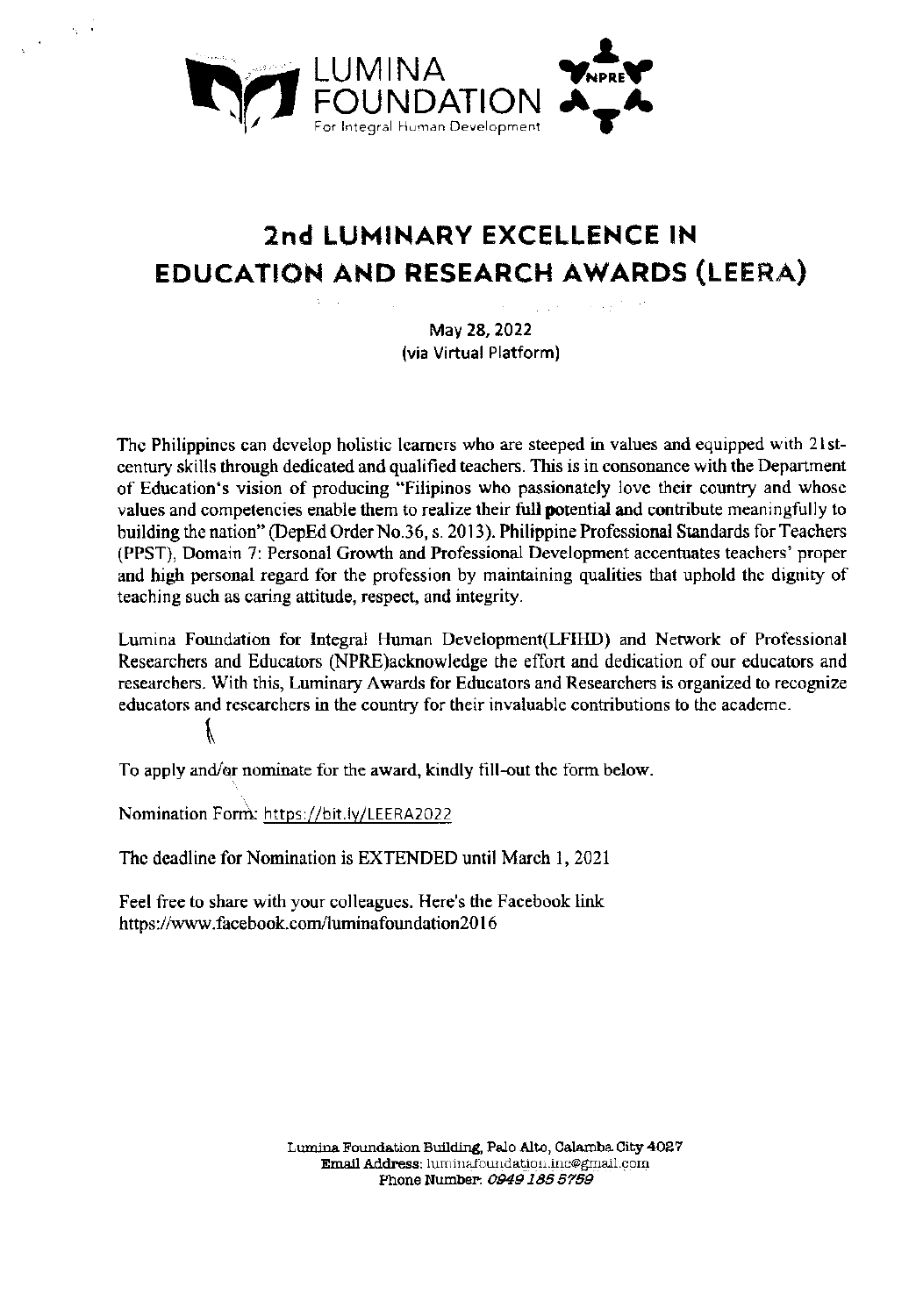







# **2ND LUMINARY EXCELLENCE IN EDUCATION** AND RESEARCH AWARDS (LEERA)

May 28, 2022





 $\frac{\partial \mathbf{X}^{(1)}}{\partial \mathbf{X}^{(2)}}$ 

**SOAR HIGH TOWARDS EXCELLENCE**  $\gamma$  . The nomination is open until

March 1, 2022



Lumina Foundation Building, Palo Alto, Calamba City 4027 Email Address: luminafoundation.inc@gmail.com Phone Number: 0949 185 5759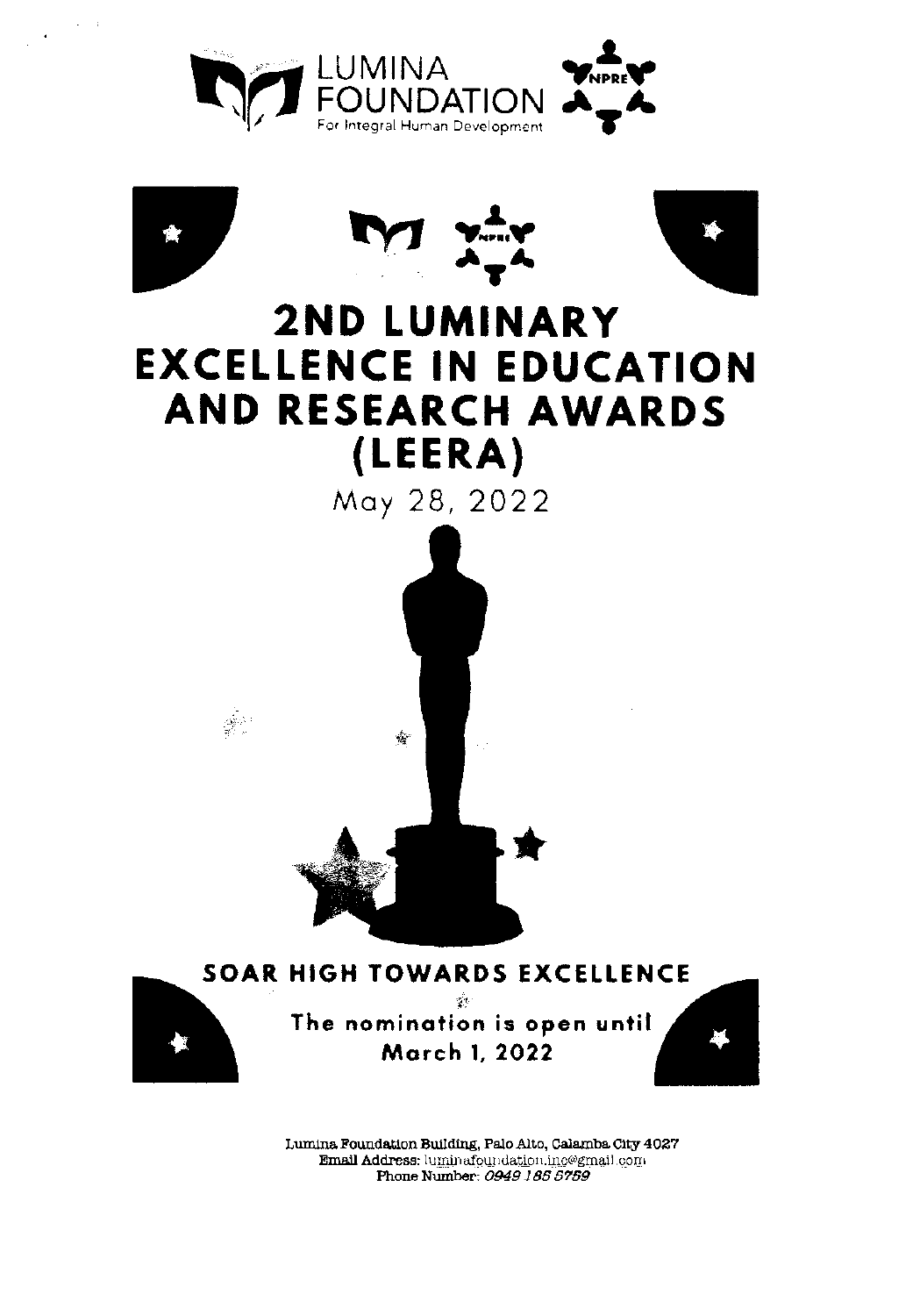

#### **QUALIFICATIONS AND CATEGORIES:**

#### **Outstanding Educator**

 $\sim_{\rm c}$  .

- 1. Must be a Filipino citizen and licensed teacher.
- 2. Must be teaching in the Philippines (Public or Private).
- 3. Must have performed and achieve outstanding accomplishments in his / her teachings.
- 4. Must have a Very Satisfactory or Excellent ratings in Performance Review or Appraisal.
- 5. Having conducted researches is an advantage
- 6. Having attended National and International Conferences is an advantage.
- 7. Having researches presented and published is an advantage.
- 8. Must have conducted or joined in various community service / program.
- 9. No legal case or pending case.

#### **Outstanding Researcher**

- 1. Must be Filipino citizen and licensed teacher.
- 2. Must be teaching in the Philippines (Public or Private).
- 3. Must have conducted researches and had presented and/or published them.
- 4. Having organized a Research Conference is an advantage.
- 5. Having Distinction of his/her Research is an advantage.
- 6. Having experience as Speaker on Research Conferences is an advantage.
- 7. No legal case or pending case.

#### **Outstanding School Administrator**

- 1. Must be Filipino citizen and licensed teacher.
- 2. Must be managing school in the Philippines (Public or Private).
- 3. Must have imparted many improvements and programs in the school.
- 4. Must have a Very Satisfactory or Excellent ratings in Performance Review or Appraisal.
- 5. Having conducted researches and training for teachers is an advantage.
- 6. Having attended National and International Conferences is an advantage.
- 7. Having researches presented and published is an advantage.
- 8. Must have conducted or joined in various community service / program. 9. Must have various community linkages.
- 
- 10. No legal case or pending case.

For those who will be awarded, a letter of notification will be emailed to you on or before APRIL 5, 2021. There will be a participating fee of Php 1,000 per category.

> Lumina Foundation Building, Palo Alto, Calamba City 4027 Email Address: luminatoundation.inc@gmail.com Phone Number: 0949 185 5759